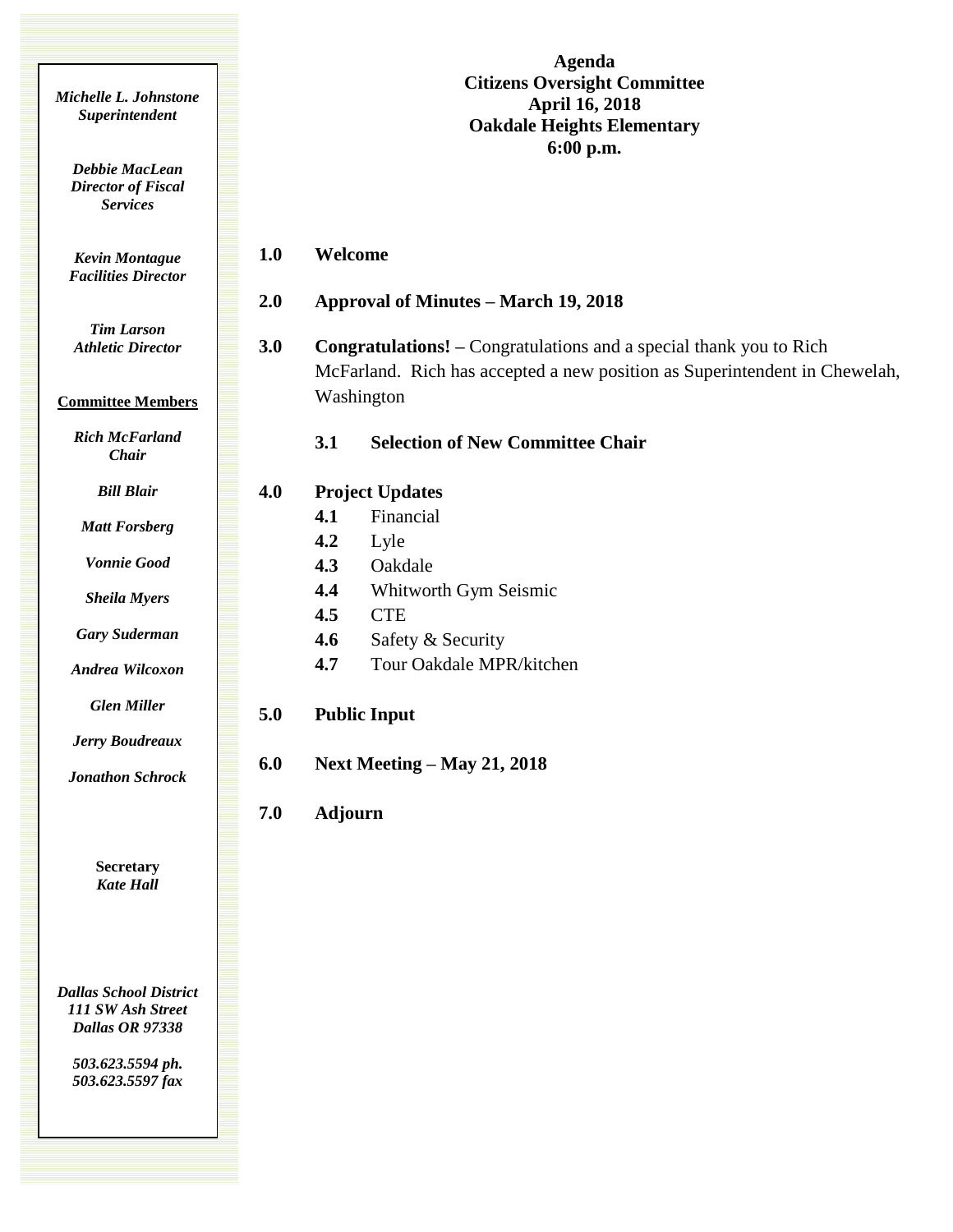## **Minutes Citizens Oversight Committee March 19, 2018 District Office Board Room 6:00 pm**

**Present:** Glen Miller, Debbie MacLean, Bill Blair, Kevin Montague, Jerry Boudreaux, Gary Suderman, Vonnie Good, Rich McFarland, Michelle Johnstone

**Guests:** Seth Arnesen

## **1.0 Welcome**

**2.0 Approval of Minutes –** A motion was made by Vonnie Good to approve the minutes. The motion received a second by Glen Miller and passed unanimously.

## **3.0 Project Updates**

- 3.1 **Financial** Debbie is in the process of closing out the first issuance. Whitworth will be closed out for the bond funding portion leaving the balance for seismic grant reimbursement. In the second issuance there is currently 8.3% spent down with 32.5% committed.
	- **3.1.1 Long Range Facility Plan Grant –** We received a \$25k grant to create a long range facility plan. Guidance for the plan fits into the scope of responsibilities for this committee.

The grant requires an ODE certified writer. Kevin proposed employing Soderstrom Architects for the project. Soderstrom is very familiar with our district as they are currently working on the Privacy-for-All and stadium projects. They have also been retained to conduct the facility assessment for the district under the TAP grant we received. Soderstrom is certified by the ODE to both conduct assessments and write long range facility plans. The district has until June 2019 to complete the long range plan.

The role of the COC will be to work with the architect to provide insight and historical information. Gary has been involved with the COC (previously labeled CAC) since the last bond and worked on the original long range plan. While that group did a great job, much of what was identified has been completed. Previous plans conducted in-house have been good, but not as thorough as third-party plans tend to be. This committee will work with the architect group to put to together a plan moving forward; combining our knowledge, experience, community and district insight with their experience and knowledge of data compilation, anticipating trends and long range planning.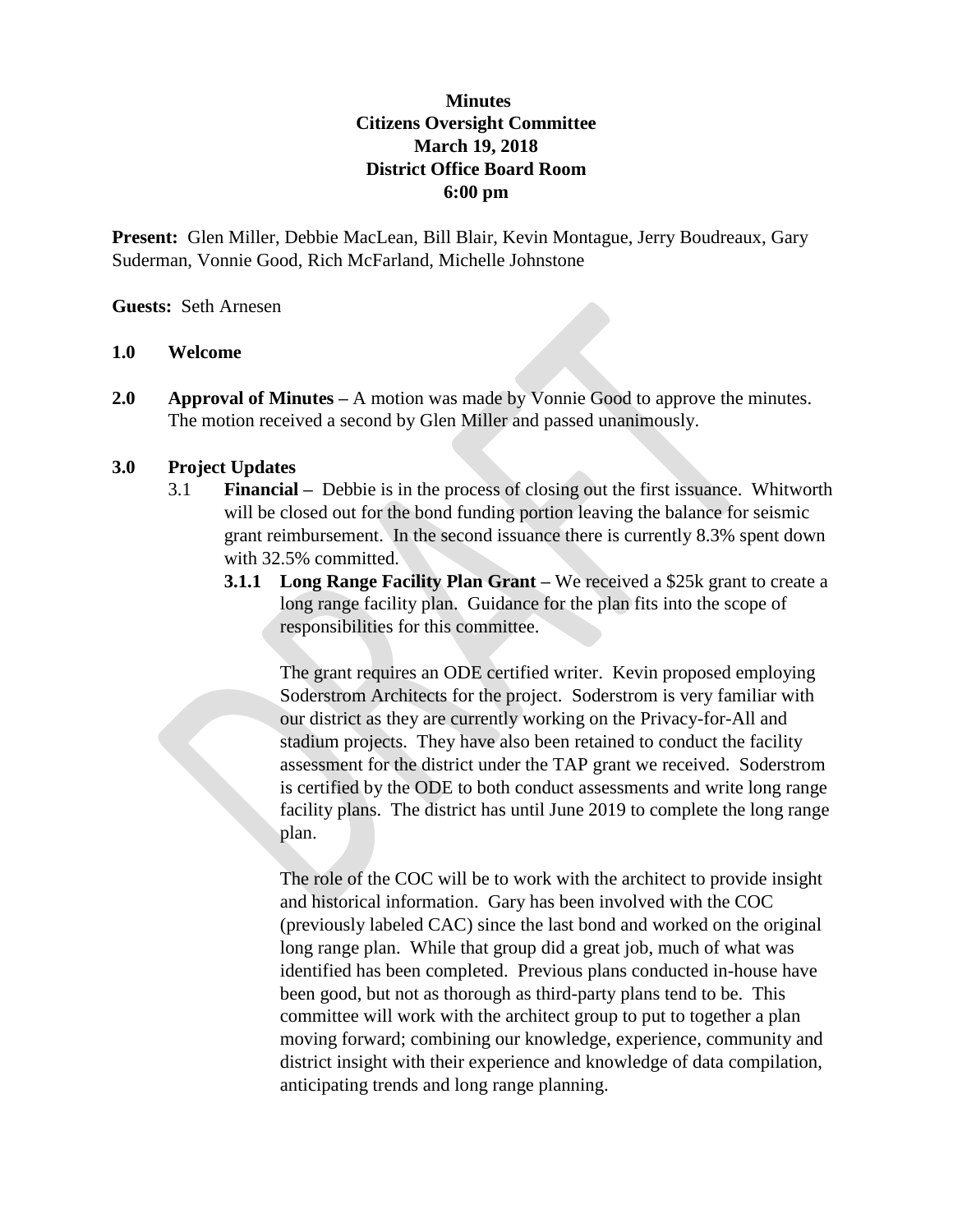Initial planning discussions would likely begin as part of the regular COC meetings. If it is later determined more time is needed, additional meetings can be scheduled.

The TAP grant for the facility assessment was \$20k. Soderstrom will be completing that work for just under the grant amount, assessing all six (6) district buildings. Other entities performing the assessment would only complete up to three (3) buildings for that amount. Because of their familiarity with the district and buildings, they should also be able to complete the long range plan within the \$25k grant budget. The grant cannot be used for work done in-house. The plan (and assessment) must be completed by an ODE certified entity.

For clarification, the TAP grant (facility assessment) is a process where the buildings conditions and equipment are assessed to determine their remaining useful life. The results of the assessment will tell us which buildings/equipment are fine as they stand, which make sense to upgrade or refurbish and which, if any, should be removed and replaced. It is important to note that the assessment is just that. The district will not be required to do any work based solely on the assessment. The assessment is completed by a checklist of criteria provided by the ODE. It provides information and a projection of where future repairs may or may not need to be and what buildings and/or equipment are at the highest risk of failure. It is similar to the seismic reviews which were completed for use when we applied for the seismic retrofit grants.

Concern was raised regarding demolishing building to replace with new ones based only on the assessment. The belief is that maintaining and repairing what we already have is a more responsible financial decision. The group was reminded the assessment is tool, so even if the assessment indicates a building should be removed and replaced, the decision to do so would still fall to the district and would not be a mandate from the State. The architect team will come together with this committee looking for guidance on what is important to the district without preconceived notions. They will also come with the tools to take all that information and drill down costs and what will or will not be needed.

For example, we know the basic needs for stadium upgrades. However, based on the assessment, the architect will know exactly what upgrades will trigger other requirements, the costs and other options, if possible, to avoid triggering too much.

The opportunity for the assessment and long range plan comes at an ideal time. The long range plans are created a minimum of 10 years out and often reach 20-25 years. While 20-25 years is difficult to project, it will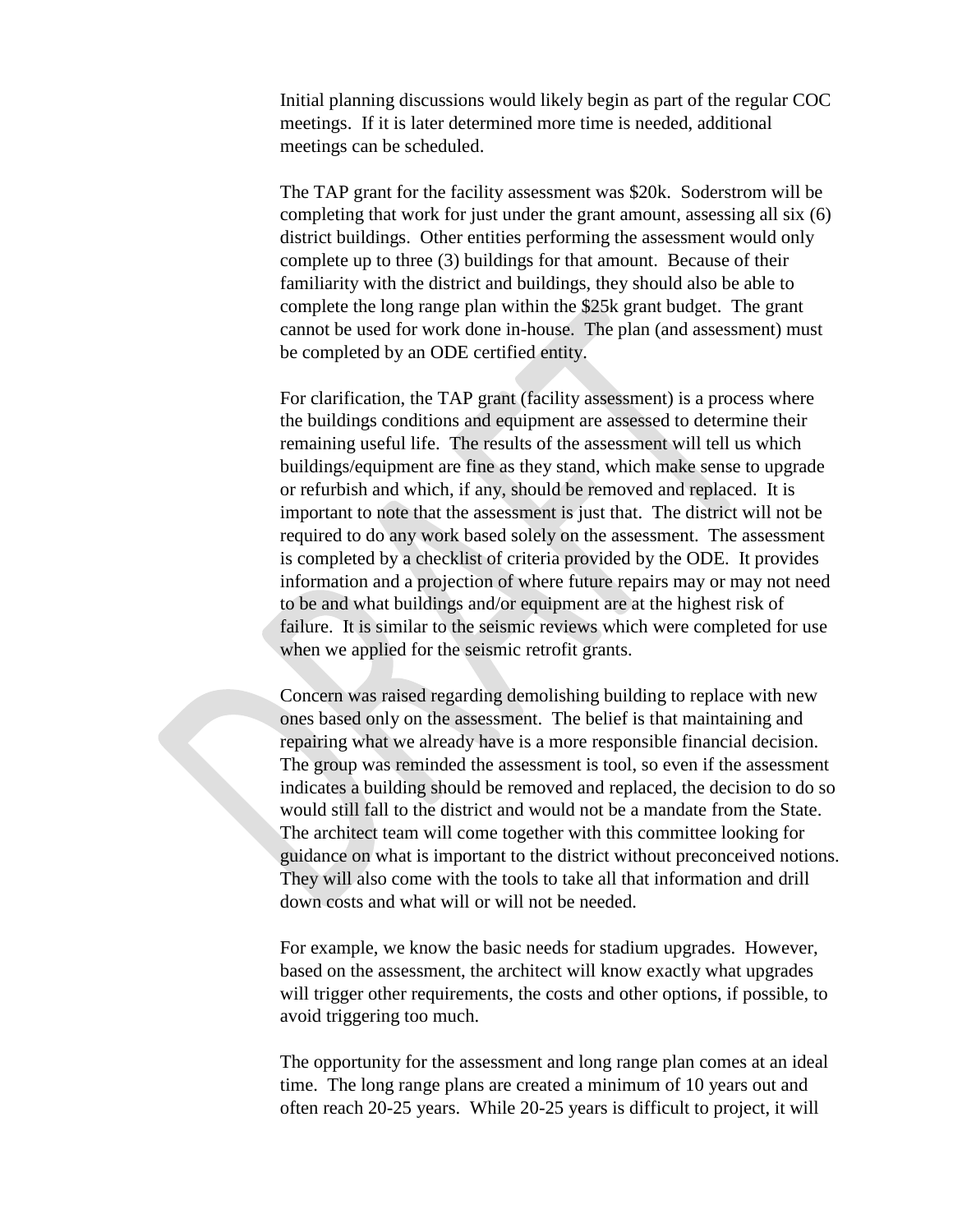still give a general sense of possible future needs and can provide options for various scenarios. The previous plan, while well done, looked only 10 years ahead and indicated no new school would be needed within that time frame, which was spot-on. However, there was no plan for "what to do next". There are two new sub-divisions being built in the area. We don't know who will be moving in to those homes or the consequences. Creating an updated Long Range Facility Plan is timely with the changes in our community and the opportunity to go out for a new bond in 2021. The information in the assessment and long range plan will provide us with a good foundation in preparing for future needs and for a new bond.

The committee agreed to proceed with the Long Range Facility Plan, employing Soderstrom Architects.

3.2 **Whitworth Radon Testing –** Results have come in for radon testing which was conducted after the completion of construction. All tests came back within acceptable ranges. Classroom 22 was a bit higher than the rest, but still within acceptable limits. A new unit ventilation was installed in that area during construction. The outside air dampener has been adjusted to let in more outside air to bring the levels down to that of the rest of the building.

Once construction of the new MPR/kitchen areas and classrooms is complete at both Oakdale and Lyle, we will likely conduct radon testing in those new spaces. Vonnie mentioned the district could do those without hiring an outside firm. She noted Salem-Keizer conducts their own radon testing, as well.

3.3 **Lyle –** The kitchen/MPR area is open and fully functional. Things are going well. The only complaint has been in regard to the fire alarm noise level. There were some concerns brought up by staff that the fire alarm was too loud and at a level which was ear-damaging.

Kevin took a decibel meter to the school during a fire drill and found the level to be louder than some other areas but well within safety limits as defined by OSHA. However, since it is a large space and during a fire/fire drill young students are sometimes difficult to direct, Kevin is going to have the alarm turned down a bit.

During spring break floor polishers will be back to work on the floor since it was not up to specified standards in some places. Punch list items will be worked on and a crew will be in to abate the old kitchen space. Abatement will primarily be the floor and mastic. While joint compounds and wall texture were assumed to contain asbestos, testing proved it did not. Since those areas were free of asbestos it will allow abatement and other work to proceed much more quickly. The contractor will begin enclosing that space and getting it ready for summer completion. Exterior painting will likely not be done until summer. It is currently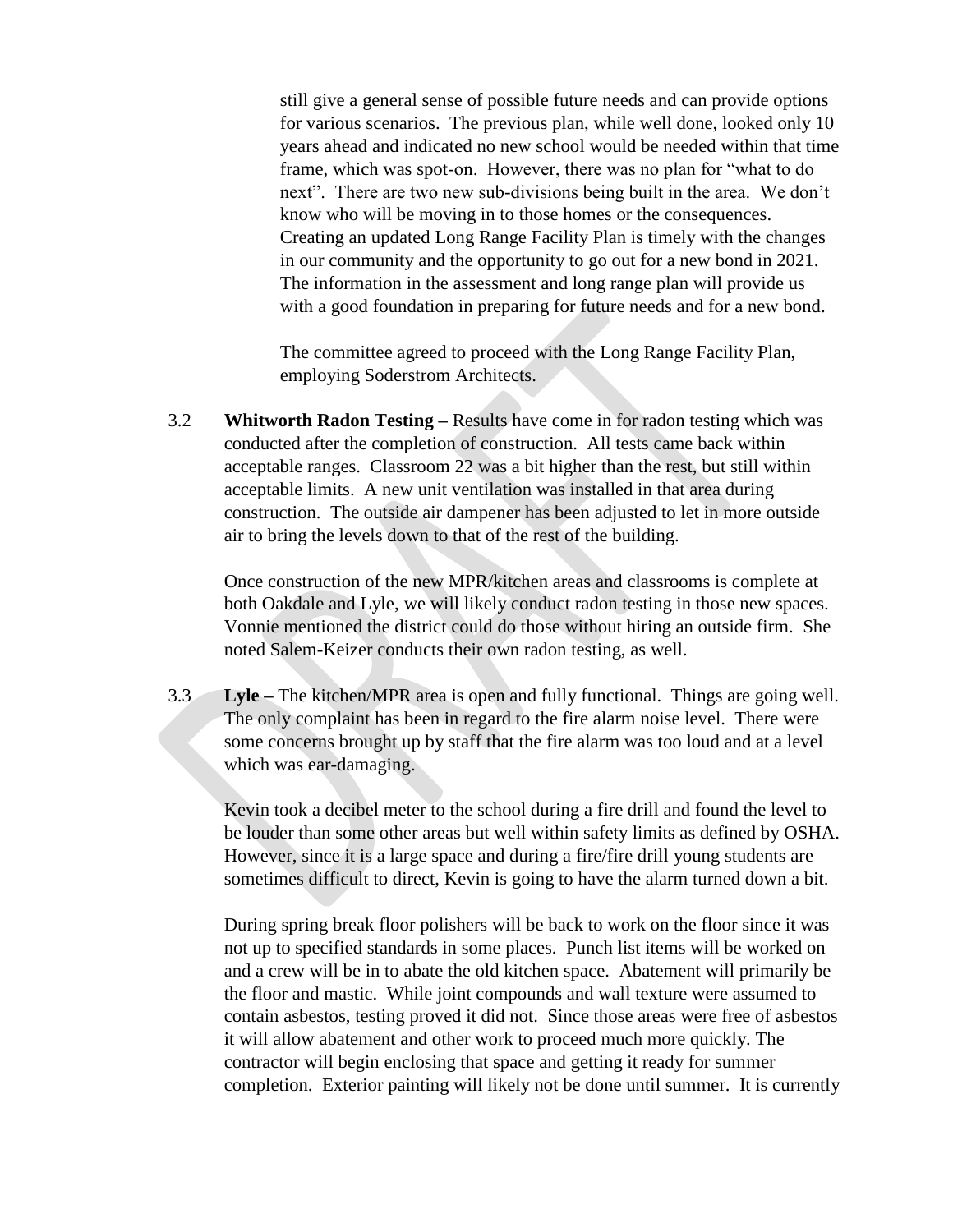too wet to paint.

- 3.4 **Oakdale –** Work is progressing although there were some delays in getting the ceiling fire rating approval. We ended up having to add 17 additional fire devices throughout to meet current requirements. The cost for that was over \$17k which would only upgrade the kitchen and MPR areas. Because of the high cost and complications with integration to the current propriety system, we requested bids to upgrade the entire fire system as was done at Whitworth. The board approved that additional expenditure and we are moving forward with the upgrade.
- 3.5 **Whitworth Gym Seismic –** A meeting is scheduled with ZCS and Woodburn Construction for the  $28<sup>th</sup>$  to go over the project and contract.
- 3.6 **CTE –** Last month the committee asked for costs of lead/asbestos abatement as well as upgrades to the current CTE space. JSE will be conducting a survey to determine the costs for abatement. Once those are received Kevin will work with the architect to determine the upgrade costs to come up with a total. We already have rough costs from the architect for a new building per the plan provided by Tim Ray. Once we get the costs from the abatement company and architect, those numbers can be compared to help determine direction.
- *4.0* **Second Issuance project list – Safety & Security** Since the Parkland shooting, the board has asked that bond funds be directed to safety and security in the form of access control and cameras. Depending on the cost, some items currently on the secondissuance list may have to come off.

Kevin provided information from a safety survey which was requested in 2013 by Christy Perry. The survey was conducted by an independent consultant. The survey indicated some concerns which have already been addressed along with others.

DHS, Lyle and Oakdale have some wiring complete for access control but no system has been installed. The high school currently has 32 cameras with wiring installed for an additional 20-24 cameras.

There was discussion regarding the staff and student culture which no security system can correct. Often doors are left unlocked, propped, latches taped, etc. The culture will be difficult to change. If staff and students are expected to use only one or two entrances, they may become frustrated and prop or otherwise alter doors to remain accessible for their own convenience. It was mentioned that Springfield has gone so far as to add bars to their windows making the buildings seem even more prison-like.

It is felt that reaching the hearts of kids and building personal relationships with them will work better than anything in creating a safer environment for students and staff. Positive peer pressure and students reaching out to one another creates a safeguard without impairment. It is better to be proactive rather than reactive.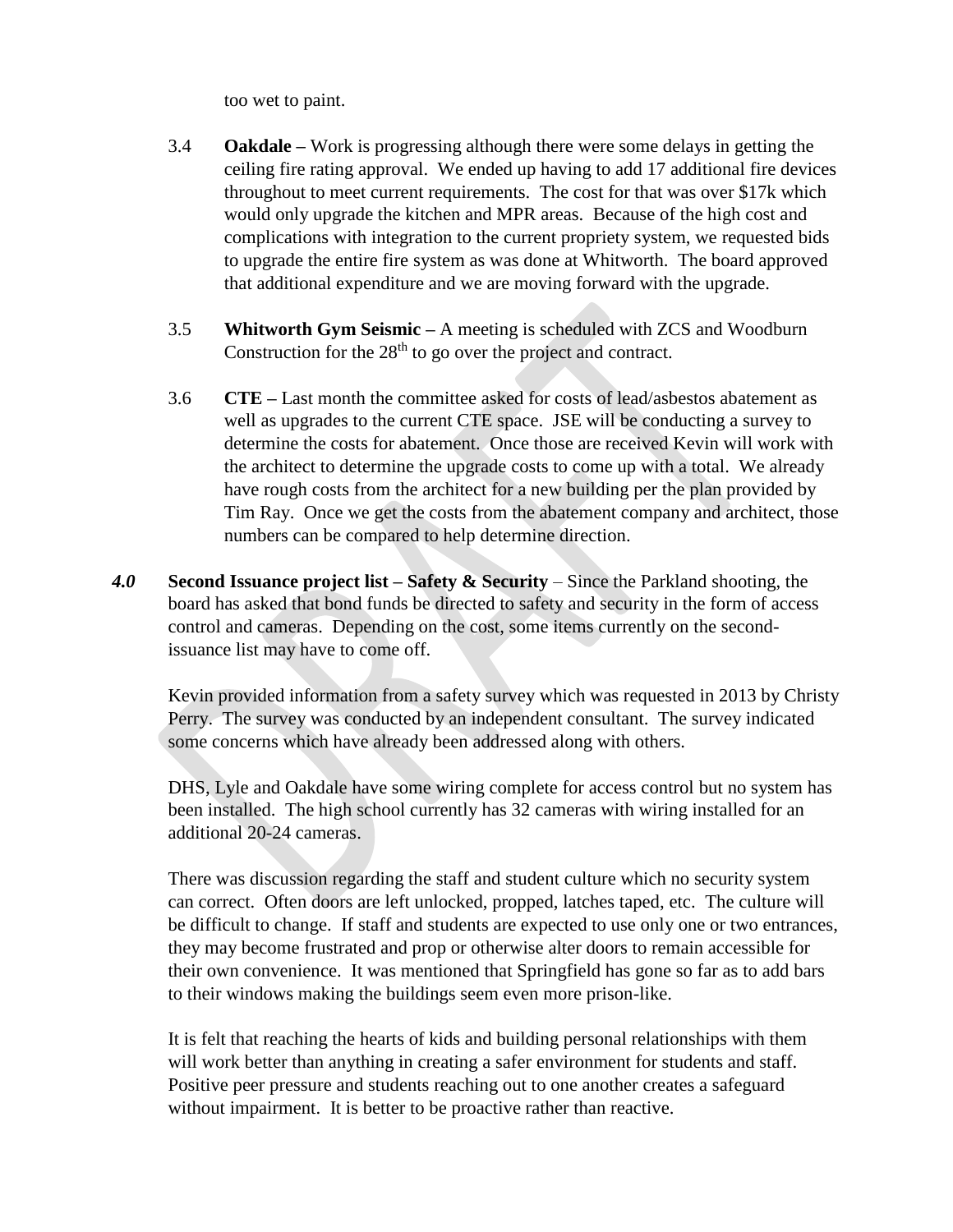It was suggested that the district ask the city what they would like to see and what could help them be more responsive. A suggestion was that they have real-time access to any security camera system we install so they could see if there were problems and know exactly where to respond.

Jerry shared some insights from his experiences working in California school districts, specifically as a vice principal. He told of how he effectively worked to reduce gang problems in a school with a high gang presence. He had offered coffee and pastry for free to anyone in uniform. With the continual police/fire/EMT presence at the school, gang violence dropped significantly in only six weeks. He also noted how a School Resource Officer program, properly implemented, can be a very effective security tool. He said it was important that the officer be someone who wants to walk the halls and engage with students and staff, build connections and relationships. In this way they would be able to predict who is at risk and where problems may arise. The cost for a properly implemented program will give the highest return on the investment compared to other security measures. He also mentioned how an "I need a friend" bench helped his granddaughter make friends in a new school in Colorado.

Michelle mentioned she'd like to see a system in place where a single button could lock down the entire building and hallways. Glen said they have something like that at the Chemeketa building. He noted that, while it's good for an outside threat, it isn't effective for an inside threat since it locks out first responders. It is also against fire code to lock down fire doors for events other than fire.

Airlocks at entrances are a good safety measure, but only if other entrances are kept locked, which has been a problem. Motion cameras are a good option since you can see who props, unlocks or enters doors that should be secure.

There have been three "buddy benches" donated to the district; one for each of the elementary schools. When they were originally delivered there were safety requirements that needed to be met since they were being placed at the schools. The benches were returned for the necessary modifications. They've not been received back, but will be installed when they are.

- **5.0 Public Comment** There was no public comment.
- **6.0 Next meeting** The next meeting will be Monday, April 16, 2018
- **7.0 Adjourn**  The meeting was adjourned at 7:25 p.m.